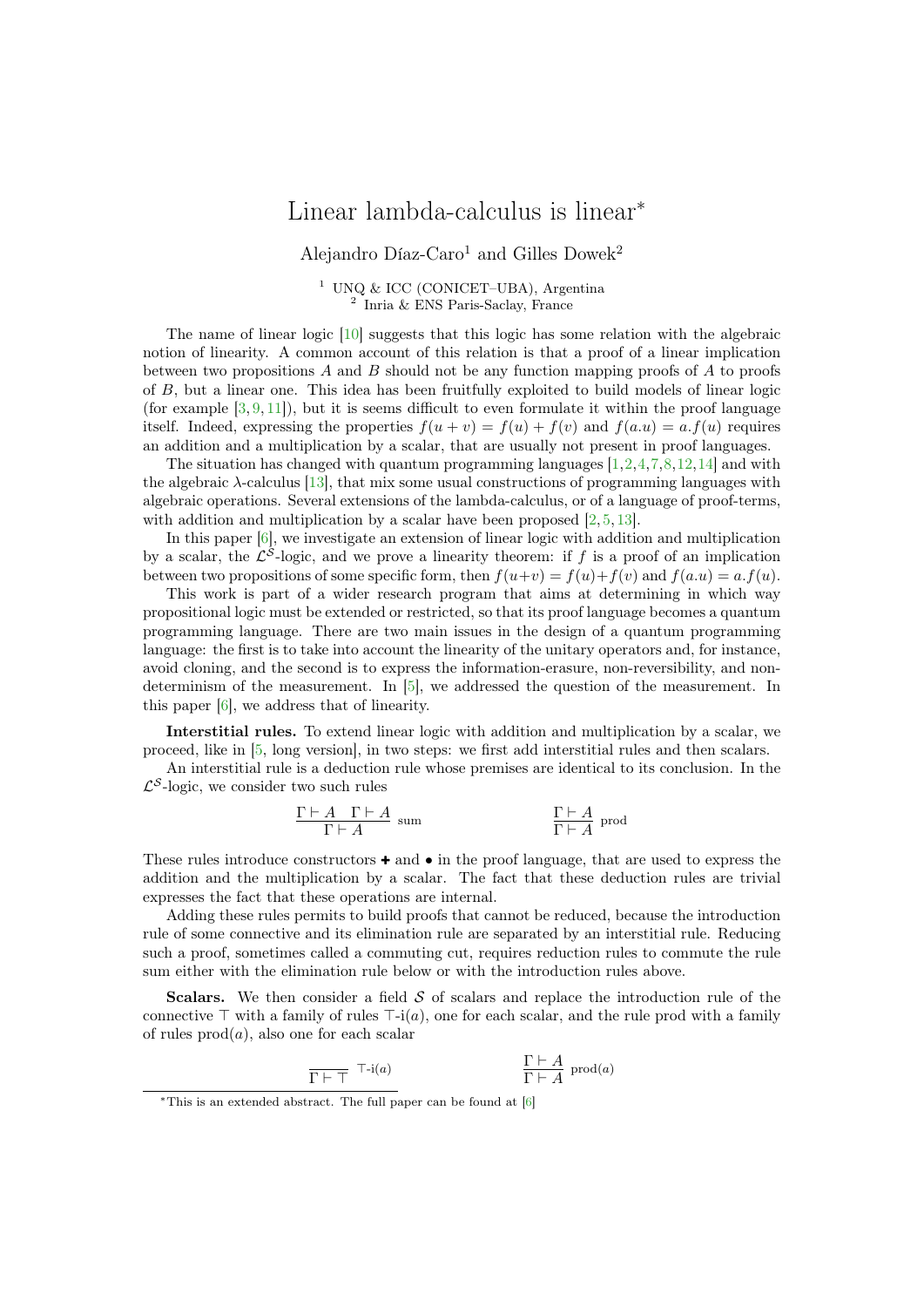Linear lambda-calculus is linear  $\qquad \qquad$  A. Díaz-Caro and G. Dowek

The connective  $\odot$ . Besides interstitial rules and scalars, we have introduced, in [\[5,](#page-2-12) long version], a new connective ⊙ (read "sup" for "superposition"), that has an introduction rule ⊙-i similar to that of the conjunction, two elimination rules ⊙-e1 and ⊙-e2 similar to those of the conjunction, but also a third elimination rule ⊙-e similar to that of the disjunction.

The elimination rules ⊙-e1 and ⊙-e2 are used to express the information-preserving, reversible, and deterministic operations, such as the unitary transformations of quantum computing. The elimination rule ⊙-e is used to express the information-erasing, non-reversible, and non-deterministic operations, such as quantum measurement.

Starting from propositional logic with the interstitial rules sum and prod, we can thus either add scalars, or the connective ⊙, or both. This yields the four logics: PL is propositional logic with the interstitial rules sum and prod,  $PL<sup>S</sup>$  is propositional logic with the interstitial rules and scalars,  $\odot$  is propositional logic with the interstitial rules and the connective  $\odot$ , and  $\odot^{\mathcal{S}}$  is propositional logic with the interstitial rules, the connective ⊙, and scalars.

**Linearity.** The proof language of the  $\odot^{\mathcal{S}}$ -logic is a quantum programming language, as quantum algorithms can be expressed in it. However, this language addresses the question of quantum measurement, but not the that of linearity, and non-linear functions, such as cloning operators, can also be expressed in it. This leads to introduce, in our paper [\[6\]](#page-2-13), a linear variant of the  $\odot^{\mathcal{S}}$ -logic, and prove a linearity theorem for it. More generally, we can introduce a linear variant for each of the previously mentioned four logics:  $\mathcal{L}$  is linear logic with the interstitial rules sum and prod,  $\mathcal{L}^{\mathcal{S}}$  is linear logic with the interstitial rules and scalars,  $\mathcal{L}\odot$  is linear logic with the interstitial rules and the connective ⊙, and  $\mathcal{L}\odot^{\mathcal{S}}$  is linear logic with the interstitial rules, the connective ⊙, and scalars.

Our goal is to prove a linearity theorem for the proof language of the  $\mathcal{L} \odot^{\mathcal{S}}$ -logic. But such a theorem does not hold for the full  $\mathcal{L} \odot^{\mathcal{S}}$ -logic, that contains the rule ⊙-e, that enables to express measurement operators, which are not linear. Thus, our linearity theorem should concern the fragment of the  $\mathcal{L}\odot^{\mathcal{S}}$ -logic without this rule. But, if  $\odot$ -e rule is excluded, the connective  $\odot$  is just the conjunction, and this fragment of the  $\mathcal{L} \odot^{\mathcal{S}}$ -logic is the  $\mathcal{L}^{\mathcal{S}}$ -logic.

So, for a greater generality, we prove our linearity theorem for the  $\mathcal{L}^{\mathcal{S}}$ -logic: linear logic with the interstitial rules and scalars, but without the ⊙ connective, and discuss, at the end of the paper [\[6\]](#page-2-13), how this result extends to the  $\mathcal{L} \odot^{\mathcal{S}}$ -logic.

**Linear connectives.** In the  $\mathcal{L}^{\mathcal{S}}$ -logic, we have to make a choice of connectives.

In intuitionistic linear logic, there is no multiplicative falsehood, no additive implication, and no multiplicative disjunction. Thus, we have two possible truths and two possible conjunctions, but only one possible falsehood, implication, and disjunction.

In the  $\mathcal{L}^{\mathcal{S}}$ -logic, we have chosen a multiplicative truth, an additive falsehood, a multiplicative implication, an additive conjunction, and an additive disjunction. The rule sum also is additive. The choice is not arbitrary, some variants do not exists in intuitionistic linear logic, others where necessary due to the interstitial rules.

**Plan of the paper [\[6\]](#page-2-13).** We first define the  $\mathcal{L}^{\mathcal{S}}$ -logic and its proof-language: the  $\mathcal{L}^{\mathcal{S}}$ calculus, and prove that it verifies the subject reduction, confluence, termination, and introduction properties. We then show how the vectors of  $S<sup>n</sup>$  can be expressed in this calculus and how the irreducible closed proofs of some propositions are equipped with a structure of vector space. We prove that all linear functions from  $\mathcal{S}^m$  to  $\mathcal{S}^n$  can be expressed as proofs of an implication between such propositions. We then prove the main result of this paper: that, conversely, all the proofs of implications between such propositions are linear. Finally, we show how this result extents to the proof language of the  $\mathcal{L}\odot^{\mathcal{S}}$ -logic and how this language is a quantum programming language.